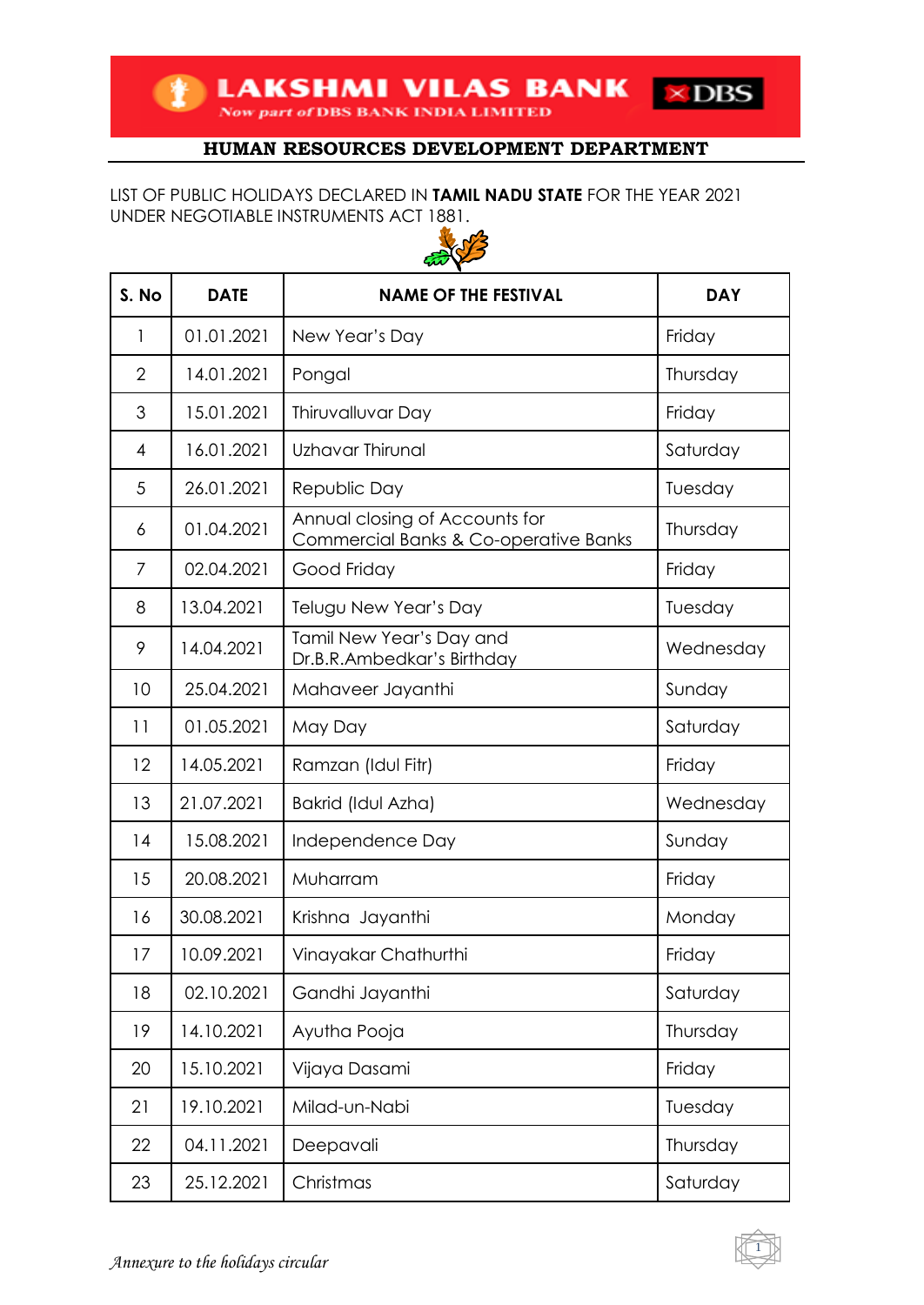**TEAKSHMI VILAS BANK** 

## **HUMAN RESOURCES DEVELOPMENT DEPARTMENT**

 $\times$  DBS

LIST OF PUBLIC HOLIDAYS DECLARED IN **PUDUCHERRY & KARAIKAL** FOR THE YEAR 2021 UNDER NEGOTIABLE INSTRUMENTS ACT 1881.



| S. No          | <b>DATE</b> | <b>NAME OF THE FESTIVAL</b>                                     | <b>DAY</b> |
|----------------|-------------|-----------------------------------------------------------------|------------|
| 1              | 01.01.2021  | New Year's Day                                                  | Friday     |
| $\overline{2}$ | 14.01.2021  | Pongal / Makara Sankaranthi                                     | Thursday   |
| 3              | 15.01.2021  | Thiruvalluvar Day/ Mattu Pongal                                 | Friday     |
| 4              | 26.01.2021  | Republic Day                                                    | Tuesday    |
| 5              | 01.04.2021  | Annual Closing of Bank Accounts                                 | Thursday   |
| 6              | 02.04.2021  | Good Friday                                                     | Friday     |
| 7              | 14.04.2021  | Tamil New Year's Day / Vishu 1st Day<br>/Dr.Ambedkar's Birthday | Wednesday  |
| 8              | 01.05.2021  | May Day                                                         | Saturday   |
| 9              | 14.05.2021  | Ramzan (Id-ul-Fitr)*                                            | Friday     |
| 10             | 21.07.2021  | Bakrid (Id-ul-Alha)*                                            | Wednesday  |
| 11             | 15.08.2021  | Independence Day                                                | Sunday     |
| 12             | 16.08.2021  | De jure Transfer Day                                            | Monday     |
| 13             | 10.09.2021  | Vinayaga Chathurthi / Ganesha Chathurthi                        | Friday     |
| 14             | 02.10.2021  | Gandhi Jayanthi                                                 | Saturday   |
| 15             | 14.10.2021  | Mahanavami / Saraswathi Pooja/ Ayudha<br>Pooja                  | Thursday   |
| 16             | 19.10.2021  | Milad-Un-Nabi (Birthday of Prophet<br>Mohammad)*                | Tuesday    |
| 17             | 01.11.2021  | Puducherry Liberation Day                                       | Monday     |
| 18             | 04.11.2021  | Deepavali                                                       | Thursday   |
| 19             | 25.12.2021  | Christmas                                                       | Saturday   |

\* **Subject to change depending on the appearance of the Moon.**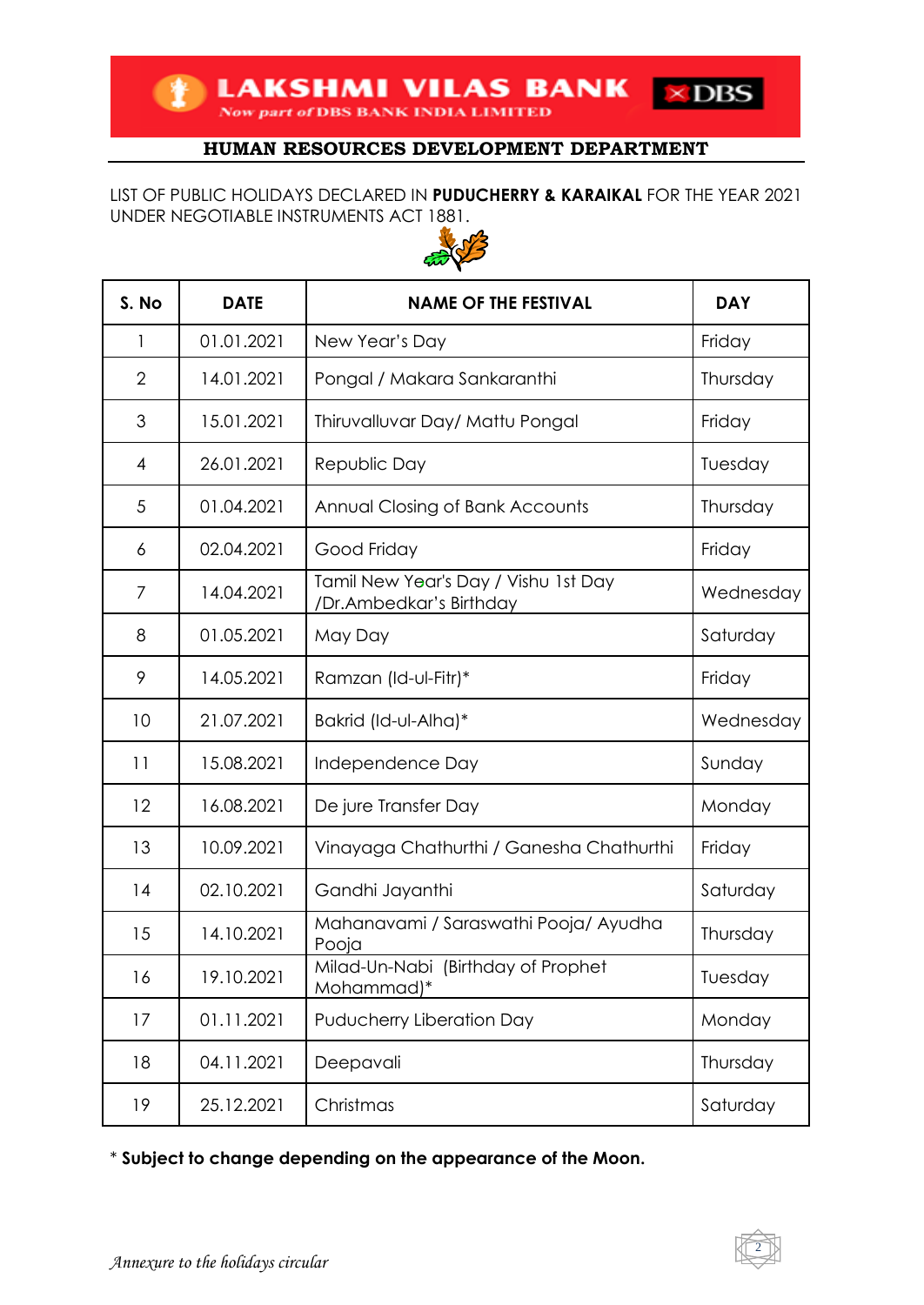LIST OF PUBLIC HOLIDAYS DECLARED IN **TELANGANA STATE** FOR THE YEAR 2021 UNDER NEGOTIABLE INSTRUMENTS ACT 1881



| S. No          | <b>DATE</b> | <b>NAME OF THE FESTIVAL</b>                 | <b>DAY</b> |
|----------------|-------------|---------------------------------------------|------------|
| 1              | 14.01.2021  | Sankranti/Pongal                            | Thursday   |
| $\overline{2}$ | 26.01.2021  | Republic Day                                | Tuesday    |
| 3              | 11.03.2021  | Maha Shivaratri                             | Thursday   |
| 4              | 29.03.2021  | Holi                                        | Monday     |
| 5              | 01.04.2021  | Annual Closing of Accounts Day              | Thursday   |
| 6              | 02.04.2021  | Good Friday                                 | Friday     |
| 7              | 05.04.2021  | Babu Jagjivan Ram's Birthday                | Monday     |
| 8              | 13.04.2021  | Ugadi                                       | Tuesday    |
| 9              | 14.04.2021  | Dr.B.R Ambedkar's Birthday                  | Wednesday  |
| 10             | 21.04.2021  | Sri Rama Navami                             | Wednesday  |
| 11             | 01.05.2021  | May Day                                     | Saturday   |
| 12             | 14.05.2021  | Eid-ul-Fitr (Ramzan)*                       | Friday     |
| 13             | 21.07.2021  | Eidul Azha (Bakrid)*                        | Wednesday  |
| 14             | 15.08.2021  | Independence Day                            | Sunday     |
| 15             | 19.08.2021  | Shahadat Imam Hussain (R.A) 10th<br>Moharam | Thursday   |
| 16             | 31.08.2021  | Sri Krishna Astami                          | Tuesday    |
| 17             | 10.09.2021  | Vinayaka Chavithi                           | Friday     |
| 18             | 02.10.2021  | Mahatma Gandhi Jayanthi                     | Saturday   |
| 19             | 15.10.2021  | Vijaya Dasami                               | Friday     |
| 20             | 19.10.2021  | Eid Miladun Nabi*                           | Tuesday    |
| 21             | 04.11.2021  | Deepavali                                   | Thursday   |
| 22             | 19.11.2021  | Karthika Purnima / Guru Nanak's<br>Birthday | Friday     |
| 23             | 25.12.2021  | Christmas                                   | Saturday   |

\* **Subject to change depending on the sighting of the Moon.**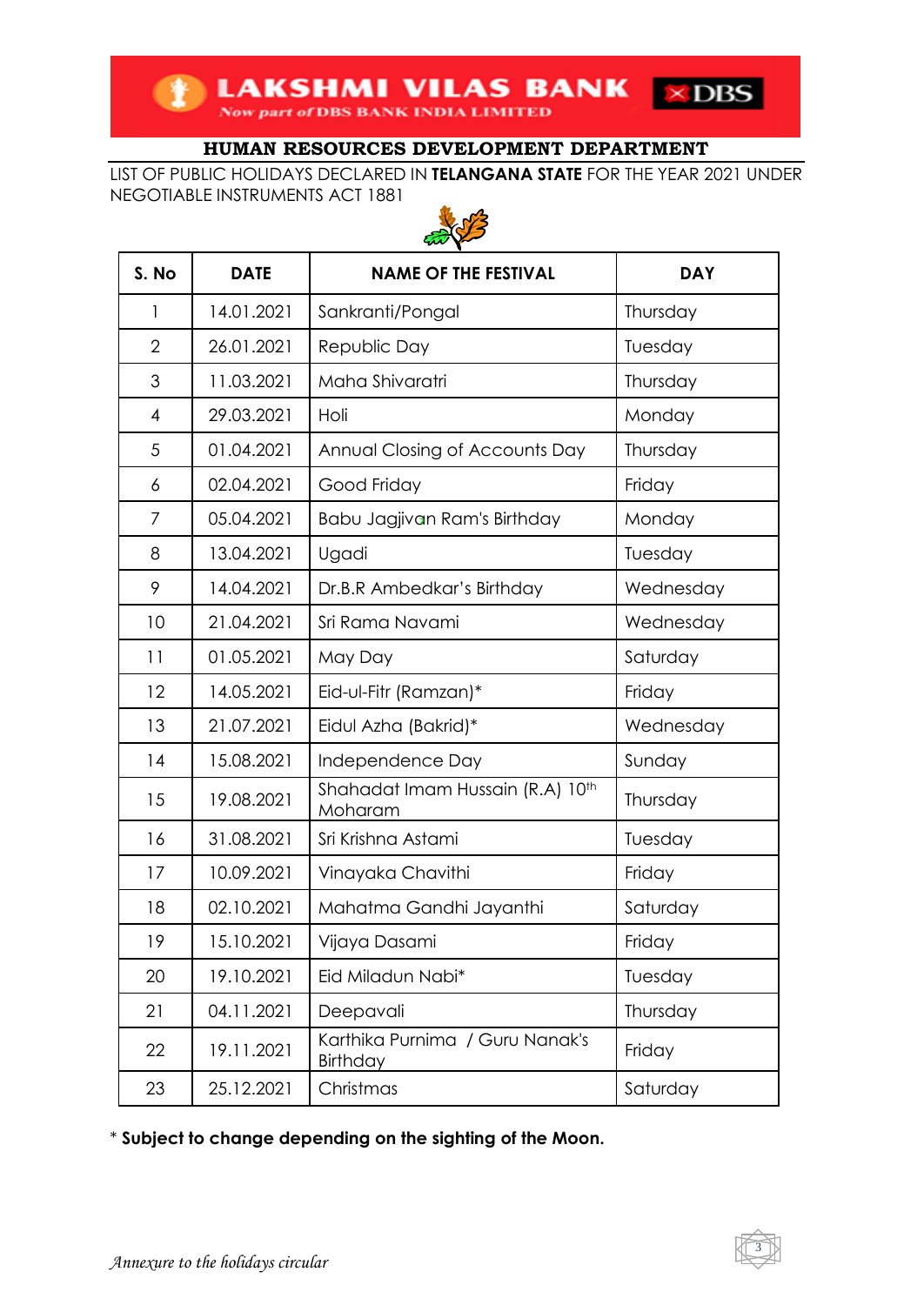LIST OF PUBLIC HOLIDAYS DECLARED IN **KARNATAKA STATE** FOR THE YEAR 2021 UNDER NEGOTIABLE INSTRUMENTS ACT 1881



| S. No          | <b>DATE</b> | <b>NAME OF THE FESTIVAL</b>                            | <b>DAY</b> |
|----------------|-------------|--------------------------------------------------------|------------|
| 1              | 14.01.2021  | Uttarayana punyakala Makara Sankranti<br>Festival      | Thursday   |
| $\overline{2}$ | 26.01.2021  | Republic Day                                           | Tuesday    |
| 3              | 11.03.2021  | Maha Shivaratri                                        | Thursday   |
| $\overline{4}$ | 01.04.2021  | Yearly Closing of Bank Accounts*                       | Thursday   |
| 5              | 02.04.2021  | Good Friday                                            | Friday     |
| 6              | 13.04.2021  | Ugadi Festival                                         | Tuesday    |
| 7              | 14.04.2021  | Dr.B.R.Ambedkar Jayanthi                               | Wednesday  |
| 8              | 25.04.2021  | Mahaveera Jayanthi                                     | Sunday     |
| 9              | 01.05.2021  | May Day                                                | Saturday   |
| 10             | 14.05.2021  | Basava Jayanthi / Akshaya Tritiya, Khutub-E-<br>Ramzan | Friday     |
| 11             | 21.07.2021  | <b>Bakrid</b>                                          | Wednesday  |
| 12             | 15.08.2021  | Independence Day                                       | Sunday     |
| 13             | 20.08.2021  | Last day of Moharam                                    | Friday     |
| 14             | 10.09.2021  | Varasiddhi Vinayaka Vrata                              | Friday     |
| 15             | 02.10.2021  | Gandhi Jayanthi                                        | Saturday   |
| 16             | 06.10.2021  | Mahalaya Amavasye                                      | Wednesday  |
| 17             | 14.10.2021  | Mahanavami, Ayudhapooja                                | Thursday   |
| 18             | 15.10.2021  | Vijayadasami                                           | Friday     |
| 19             | 20.10.2021  | Maharshi Valmiki Jayanthi, Eid-Milad                   | Wednesday  |
| 20             | 01.11.2021  | Kannada Rajyothsava                                    | Monday     |
| 21             | 03.11.2021  | Naraka Chaturdashi                                     | Wednesday  |
| 22             | 05.11.2021  | Balipadyami Deepavali                                  | Friday     |
| 23             | 22.11.2021  | Kanakadasa Jayanthi                                    | Monday     |
| 24             | 25.12.2021  | Christmas                                              | Saturday   |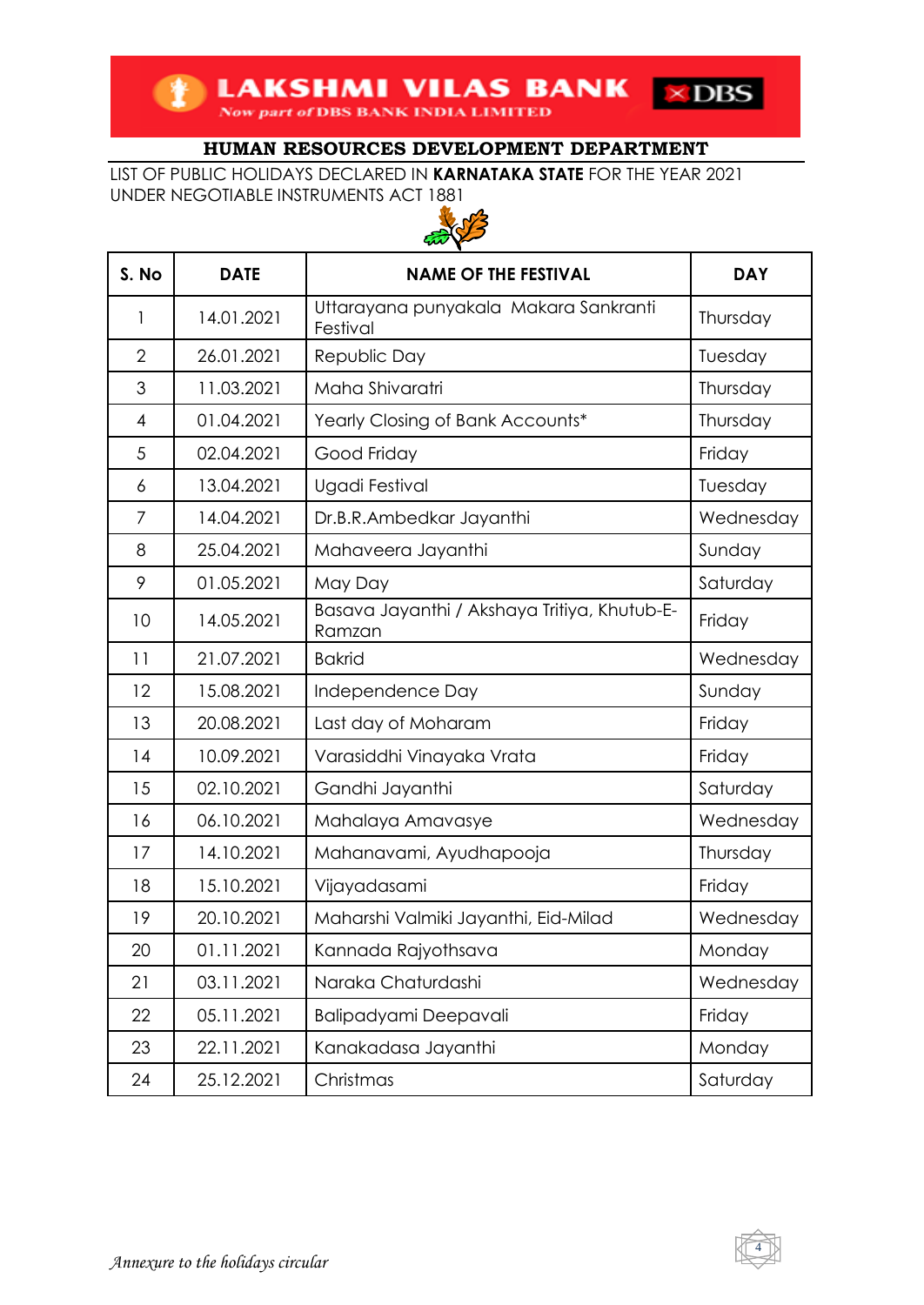LIST OF PUBLIC HOLIDAYS DECLARED IN **GUJARAT STATE** FOR THE YEAR 2021 UNDER NEGOTIABLE INSTRUMENTS ACT 1881



| S. No          | <b>DATE</b> | <b>NAME OF THE FESTIVAL</b>                                                                                                       | <b>DAY</b> |
|----------------|-------------|-----------------------------------------------------------------------------------------------------------------------------------|------------|
| 1              | 14.01.2021  | Makar Sankranti                                                                                                                   | Thursday   |
| $\overline{2}$ | 26.01.2021  | Republic Day                                                                                                                      | Tuesday    |
| 3              | 11.03.2021  | Maha Shivratri (Maha vad-13)                                                                                                      | Thursday   |
| 4              | 29.03.2021  | Holi 2nd day - Dhuleti                                                                                                            | Monday     |
| 5              | 01.04.2021  | Annual Closing of Bank Accounts                                                                                                   | Thursday   |
| 6              | 14.04.2021  | Dr Baba Saheb Ambedkar's Birthday                                                                                                 | Wednesday  |
| 7              | 21.04.2021  | Shree Ram Navmi                                                                                                                   | Wednesday  |
| 8              | 25.04.2021  | Mahavir Janma Kalyanak                                                                                                            | Sunday     |
| 9              | 14.05.2021  | (1) Bhagvan Shree Parshuram Jayanti<br>(Vaishakh sud-3)<br>(2) Ramjan-Eid (Eid-Ul-Fitra) (1st Shawaal)<br>(Muslim, Shiya & Sunni) | Friday     |
| 10             | 21.07.2021  | Bakri-Eid (Eid-Ul-Adha)                                                                                                           | Wednesday  |
| 11             | 15.08.2021  | Independence Day                                                                                                                  | Sunday     |
| 12             | 19.08.2021  | Muharram (Ashoora)                                                                                                                | Thursday   |
| 13             | 22.08.2021  | Raksha Bandhan                                                                                                                    | Sunday     |
| 14             | 30.08.2021  | Janmashtamai (Shravan Vad-8)                                                                                                      | Monday     |
| 15             | 10.09.2021  | Samvatsari (Chaturthi Paksha)                                                                                                     | Friday     |
| 16             | 02.10.2021  | Mahatma Gandhi's Birthday                                                                                                         | Saturday   |
| 17             | 15.10.2021  | Dusshera (Vijaya Dashmi) (Aaso sud-10)                                                                                            | Friday     |
| 18             | 19.10.2021  | Eid-e-Meeladunnabi - (Prophet<br>Mohammad's Birthday) (bara vafat)                                                                | Tuesday    |
| 19             | 31.10.2021  | Sardar Vallabhbhai Patel's Birthday                                                                                               | Sunday     |
| 20             | 04.11.2021  | Diwali                                                                                                                            | Thursday   |
| 21             | 05.11.2021  | Vikram Samvant New Year Day                                                                                                       | Friday     |
| 22             | 25.12.2021  | Christmas                                                                                                                         | Saturday   |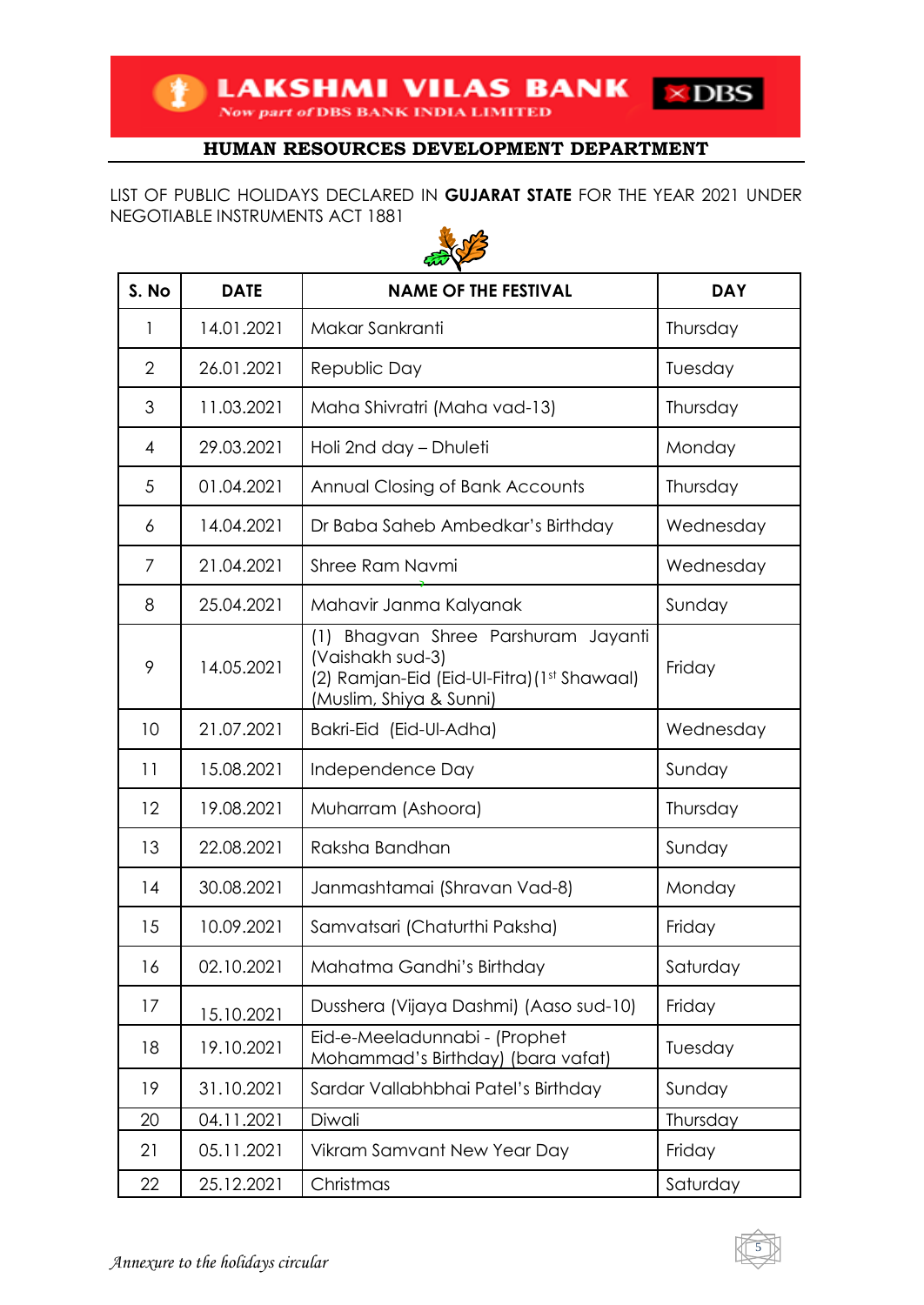**EXAMPLE SEARS HANK INDIA LIMITED** 

### **HUMAN RESOURCES DEVELOPMENT DEPARTMENT**

 $\times$  DBS

LIST OF PUBLIC HOLIDAYS DECLARED IN **KERALA STATE** FOR THE YEAR 2021 UNDER NEGOTIABLE INSTRUMENTS ACT 1881



| S. No          | <b>DATE</b> | <b>NAME OF THE FESTIVAL</b>                                               | <b>DAY</b> |
|----------------|-------------|---------------------------------------------------------------------------|------------|
| 1              | 26.01.2021  | Republic Day                                                              | Tuesday    |
| $\overline{2}$ | 11.03.2021  | Sivarathri                                                                | Thursday   |
| 3              | 01.04.2021  | Annual Closing of Accounts of<br><b>Commercial and Co-operative Banks</b> | Thursday   |
| $\overline{4}$ | 02.04.2021  | Good Friday                                                               | Friday     |
| 5              | 04.04.2021  | Easter                                                                    | Sunday     |
| 6              | 14.04.2021  | Vishu / Dr.B.R.Ambedkar Jayanthi                                          | Wednesday  |
| 7              | 01.05.2021  | May Day                                                                   | Saturday   |
| 8              | 13.05.2021  | Id-ul-Fitr* (Ramzan)                                                      | Thursday   |
| 9              | 20.07.2021  | Bakrid*                                                                   | Tuesday    |
| 10             | 15.08.2021  | Independence Day                                                          | Sunday     |
| 11             | 20.08.2021  | First Onam                                                                | Friday     |
| 12             | 21.08.2021  | Thiruvonam                                                                | Saturday   |
| 13             | 23.08.2021  | Sree Narayana Guru Jayanthi                                               | Monday     |
| 14             | 21.09.2021  | Sree Narayana Guru Samadhi Day                                            | Tuesday    |
| 15             | 02.10.2021  | Gandhi Jayanthi                                                           | Saturday   |
| 16             | 14.10.2021  | Mahanavami                                                                | Thursday   |
| 17             | 15.10.2021  | Vijayadasami                                                              | Friday     |
| 18             | 19.10.2021  | Milad-i-Sherif* (Birthday of Prophet<br>Muhammed)                         | Tuesday    |
| 19             | 04.11.2021  | Deepavali                                                                 | Thursday   |
| 20             | 25.12.2021  | Christmas                                                                 | Saturday   |

\* **Subject to change depending on the sighting of the Moon.**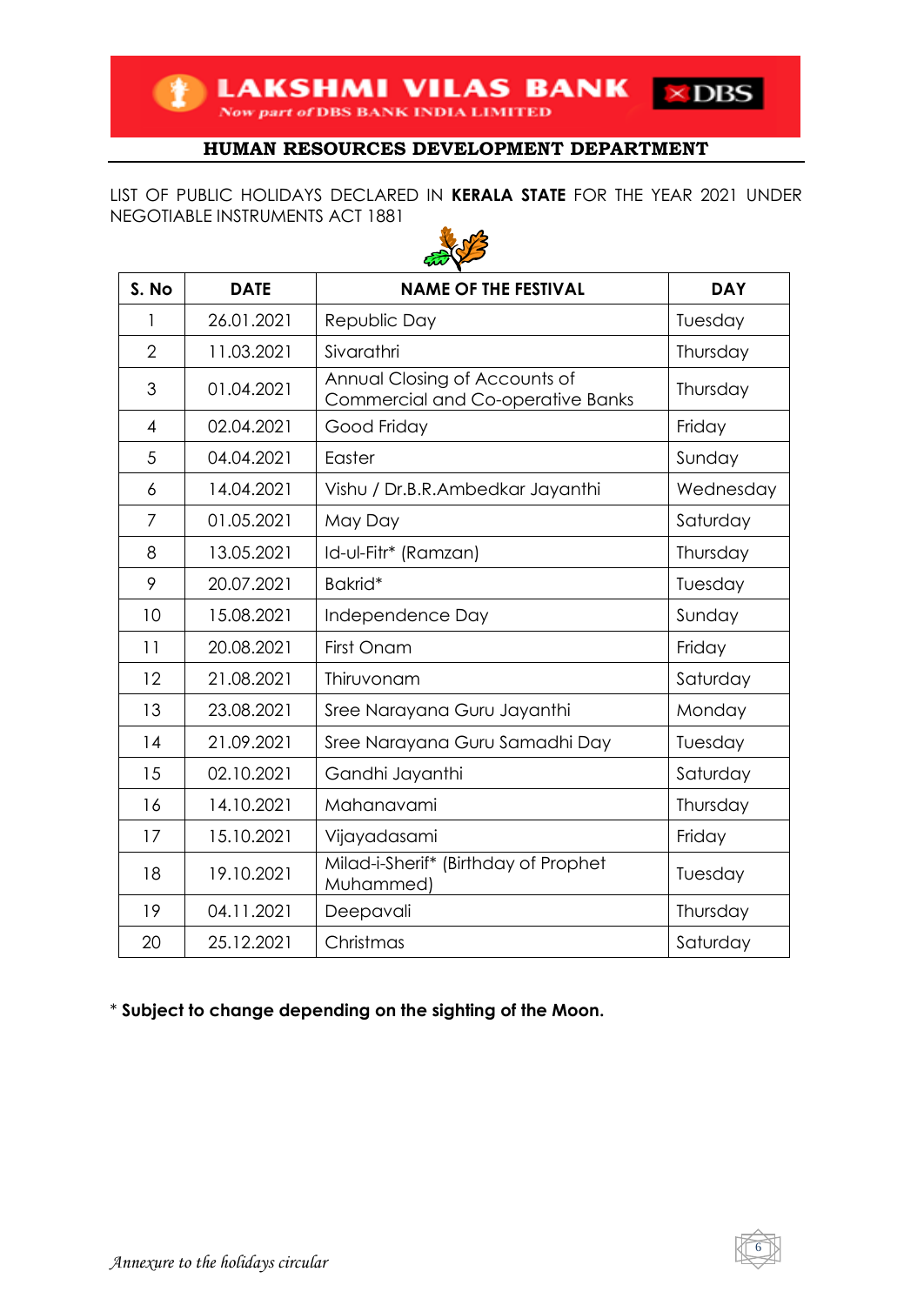### LIST OF PUBLIC HOLIDAYS DECLARED IN **MADHYA PRADESH STATE** FOR THE YEAR 2021 UNDER NEGOTIABLE INSTRUMENTS ACT 1881



| S. No          | <b>DATE</b> | <b>NAME OF THE FESTIVAL</b>     | <b>DAY</b> |
|----------------|-------------|---------------------------------|------------|
| 1              | 26.01.2021  | Republic Day                    | Tuesday    |
| $\overline{2}$ | 11.03.2021  | Mahashivrathri                  | Thursday   |
| 3              | 29.03.2021  | Holi                            | Monday     |
| 4              | 01.04.2021  | Annual Closing of Bank Accounts | Thursday   |
| 5              | 02.04.2021  | Good Friday                     | Friday     |
| 6              | 21.04.2021  | Ramnavmi                        | Wednesday  |
| 7              | 25.04.2021  | Mahaveer Jayanthi               | Sunday     |
| 8              | 14.05.2021  | Eid-Ul-Fitr                     | Friday     |
| 9              | 26.05.2021  | <b>Buddha Purnima</b>           | Wednesday  |
| 10             | 21.07.2021  | Eid-Ul-Zuha                     | Wednesday  |
| 11             | 15.08.2021  | Independence Day                | Sunday     |
| 12             | 19.08.2021  | Muharram                        | Thursday   |
| 13             | 22.08.2021  | Rakshabandhan                   | Sunday     |
| 14             | 02.10.2021  | Gandhi Jayanthi                 | Saturday   |
| 15             | 15.10.2021  | Dussehra (Vijayadashmi)         | Friday     |
| 16             | 19.10.2021  | Milad-Un-Nabi                   | Tuesday    |
| 17             | 04.11.2021  | Deepavali                       | Thursday   |
| 18             | 19.11.2021  | Gurunanak Jayanti               | Friday     |
| 19             | 25.12.2021  | Christmas                       | Saturday   |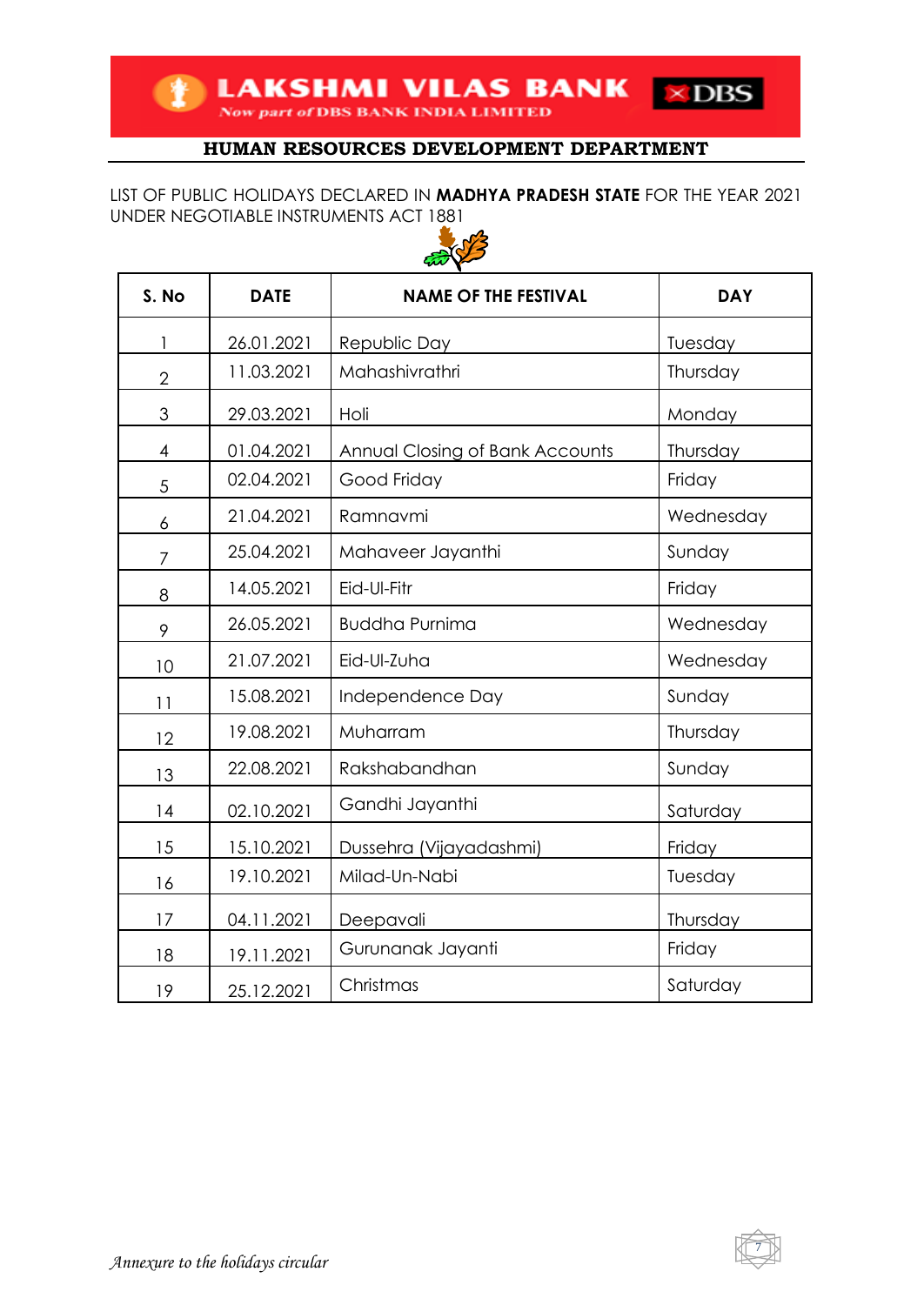**EXAMPLE AND MILAS BANK**  $\times$  DBS

# **HUMAN RESOURCES DEVELOPMENT DEPARTMENT**

#### LIST OF PUBLIC HOLIDAYS DECLARED IN **MAHARASHTRA STATE** FOR THE YEAR 2021 UNDER NEGOTIABLE INSTRUMENTS ACT 1881



| S. No          | <b>DATE</b> | <b>NAME OF THE FESTIVAL</b>            | <b>DAY</b> |
|----------------|-------------|----------------------------------------|------------|
| $\mathbf{1}$   | 26.01.2021  | Republic Day                           | Tuesday    |
| $\overline{2}$ | 19.02.2021  | Chhatrapati Shivaji Maharaj Jayanti    | Friday     |
| 3              | 11.03.2021  | Mahashivratri                          | Thursday   |
| $\overline{4}$ | 29.03.2021  | Holi (Second Day)                      | Monday     |
| 5              | 01.04.2021  | <b>Annual Closing of Bank Accounts</b> | Thursday   |
| 6              | 02.04.2021  | Good Friday                            | Friday     |
| 7              | 13.04.2021  | Gudhi Padwa                            | Tuesday    |
| 8              | 14.04.2021  | Dr. Babasaheb Ambedkar Jayanti         | Wednesday  |
| 9              | 21.04.2021  | Ram Navami                             | Wednesday  |
| 10             | 25.04.2021  | Mahavir Jayanti                        | Sunday     |
| 11             | 01.05.2021  | Maharashtra Din                        | Saturday   |
| 12             | 13.05.2021  | Ramzan Id (Id-UI-Fitr) (Shawal-1)      | Thursday   |
| 13             | 26.05.2021  | <b>Buddha Pournima</b>                 | Wednesday  |
| 14             | 21.07.2021  | Bakri Id (Id-Uz-Zuha)                  | Wednesday  |
| 15             | 15.08.2021  | Independence Day                       | Sunday     |
| 16             | 16.08.2021  | Parsi New Year (Shahenshahi)           | Monday     |
| 17             | 19.08.2021  | Moharum                                | Thursday   |
| 18             | 10.09.2021  | <b>Ganesh Chaturthi</b>                | Friday     |
| 19             | 02.10.2021  | Mahatma Gandhi Jayanti                 | Saturday   |
| 20             | 15.10.2021  | Dasara                                 | Friday     |
| 21             | 19.10.2021  | ID-E-Milad                             | Tuesday    |
| 22             | 04.11.2021  | Diwali Amavasaya (Laxmi Pujan)         | Thursday   |
| 23             | 05.11.2021  | Diwali (Bali Pratipada)                | Friday     |
| 24             | 19.11.2021  | Guru Nanak Jayanti                     | Friday     |
| 25             | 25.12.2021  | Christmas                              | Saturday   |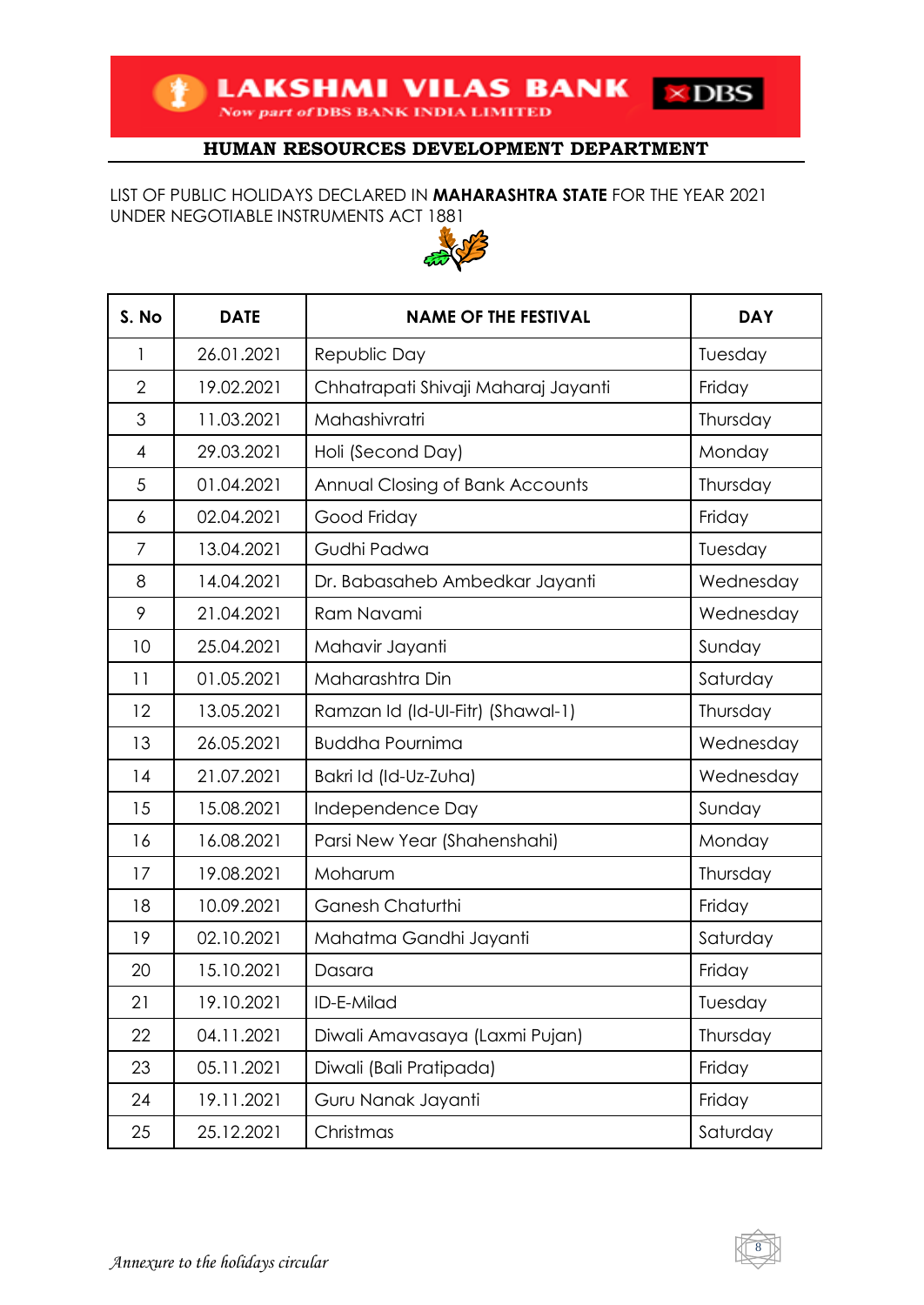LIST OF PUBLIC HOLIDAYS DECLARED IN **ODISHA STATE** FOR THE YEAR 2021 UNDER NEGOTIABLE INSTRUMENTS ACT 1881



| S. No          | <b>DATE</b> | <b>NAME OF THE FESTIVAL</b>     | <b>DAY</b> |
|----------------|-------------|---------------------------------|------------|
| 1              | 26.01.2021  | Republic Day                    | Tuesday    |
| $\overline{2}$ | 16.02.2021  | <b>Basanta Panchami</b>         | Tuesday    |
| 3              | 11.03.2021  | Maha Shivaratri                 | Thursday   |
| 4              | 29.03.2021  | Holi                            | Monday     |
| 5              | 01.04.2021  | Annual Closing of Bank Accounts | Thursday   |
| 6              | 02.04.2021  | Good Friday                     | Friday     |
| 7              | 14.04.2021  | Dr.B.R.Ambedkar Jayanti         | Wednesday  |
| 8              | 21.04.2021  | Ram Navami                      | Wednesday  |
| 9              | 14.05.2021  | Id-ul-Fitre                     | Friday     |
| 10             | 15.06.2021  | Raja Sankranti                  | Tuesday    |
| 11             | 12.07.2021  | Ratha Yatra                     | Monday     |
| 12             | 15.08.2021  | Independence Day                | Sunday     |
| 13             | 10.09.2021  | Ganesh Puja                     | Friday     |
| 14             | 02.10.2021  | Gandhi Jayanti                  | Saturday   |
| 15             | 13.10.2021  | Maha Astami                     | Wednesday  |
| 16             | 15.10.2021  | Vijaya Dashami                  | Friday     |
| 17             | 04.11.2021  | Diwali                          | Thursday   |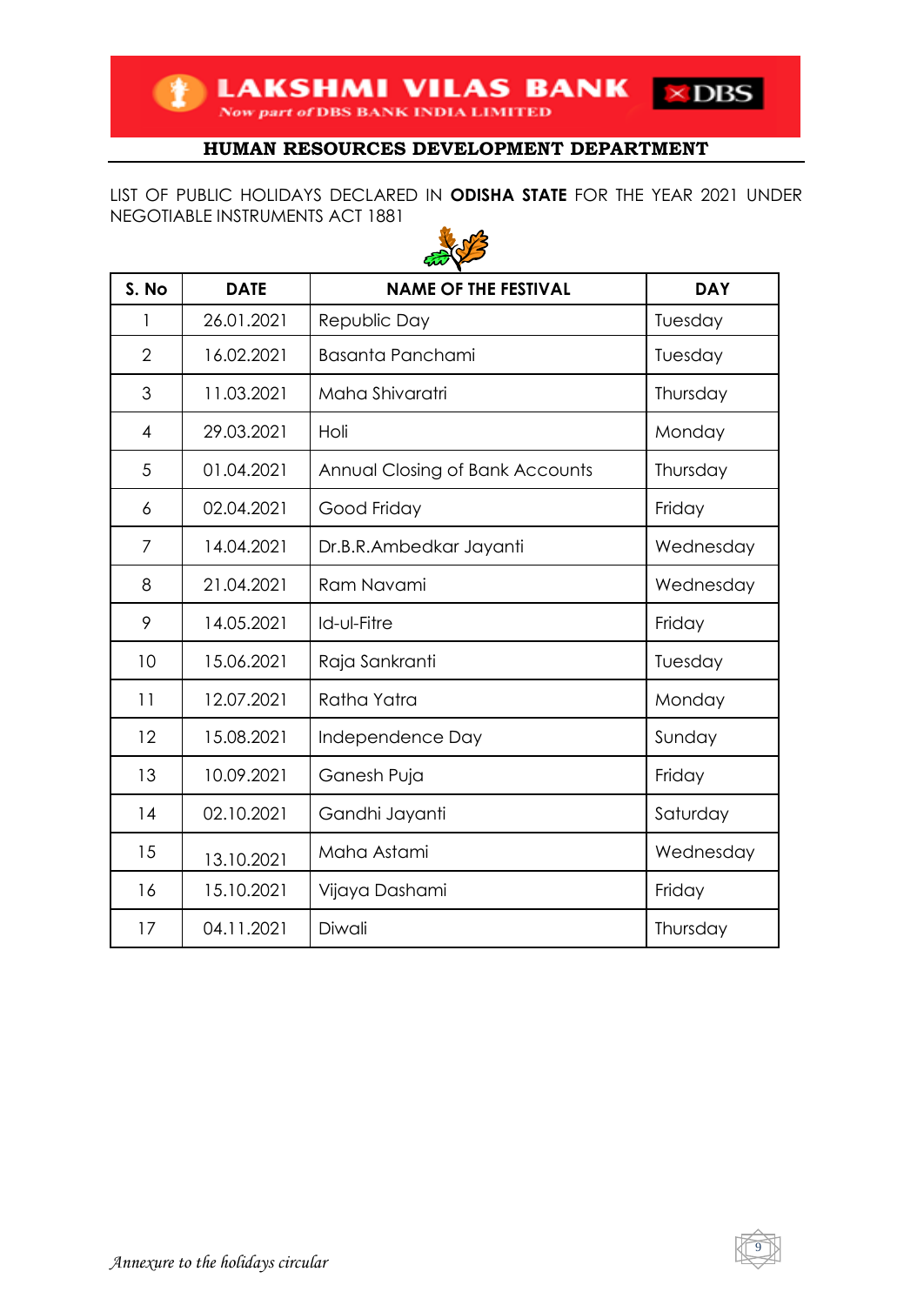**TEAKSHMI VILAS BANK** 

## **HUMAN RESOURCES DEVELOPMENT DEPARTMENT**

 $\times$  DBS

LIST OF PUBLIC HOLIDAYS DECLARED IN **CHHATTISGARH STATE** FOR THE YEAR 2021 UNDER NEGOTIABLE INSTRUMENTS ACT 1881



| S. No          | <b>DATE</b> | <b>NAME OF THE FESTIVAL</b> | <b>DAY</b> |
|----------------|-------------|-----------------------------|------------|
|                | 26.01.2021  | Republic Day                | Tuesday    |
| $\overline{2}$ | 11.03.2021  | Maha Shivratri              | Thursday   |
| 3              | 29.03.2021  | Holi                        | Monday     |
| $\overline{4}$ | 01.04.2021  | Annual Closing of Bank      | Thursday   |
| 5              | 02.04.2021  | Good Friday                 | Friday     |
| 6              | 25.04.2021  | Mahaveer Jayanthi           | Sunday     |
| $\overline{7}$ | 14.05.2021  | Eid-Ul-Fitr (Ramzan)        | Friday     |
| 8              | 26.05.2021  | <b>Buddha Purnima</b>       | Wednesday  |
| 9              | 21.07.2021  | Eid-Ul-Zuha (Bakrid)        | Wednesday  |
| 10             | 15.08.2021  | Independence Day            | Sunday     |
| 11             | 19.08.2021  | Muharram                    | Thursday   |
| 12             | 30.08.2021  | Krishna Janmashtami         | Monday     |
| 13             | 02.10.2021  | Mahatma Gandhi's Birthday   | Saturday   |
| 14             | 15.10.2021  | Dusshera (Vijayadashmi)     | Friday     |
| 15             | 19.10.2021  | Eid-e-Milad / Milad-un-Nabi | Tuesday    |
| 16             | 04.11.2021  | Diwali                      | Thursday   |
| 17             | 19.11.2021  | Guru Nanak's Birthday       | Friday     |
| 18             | 25.12.2021  | Christmas                   | Saturday   |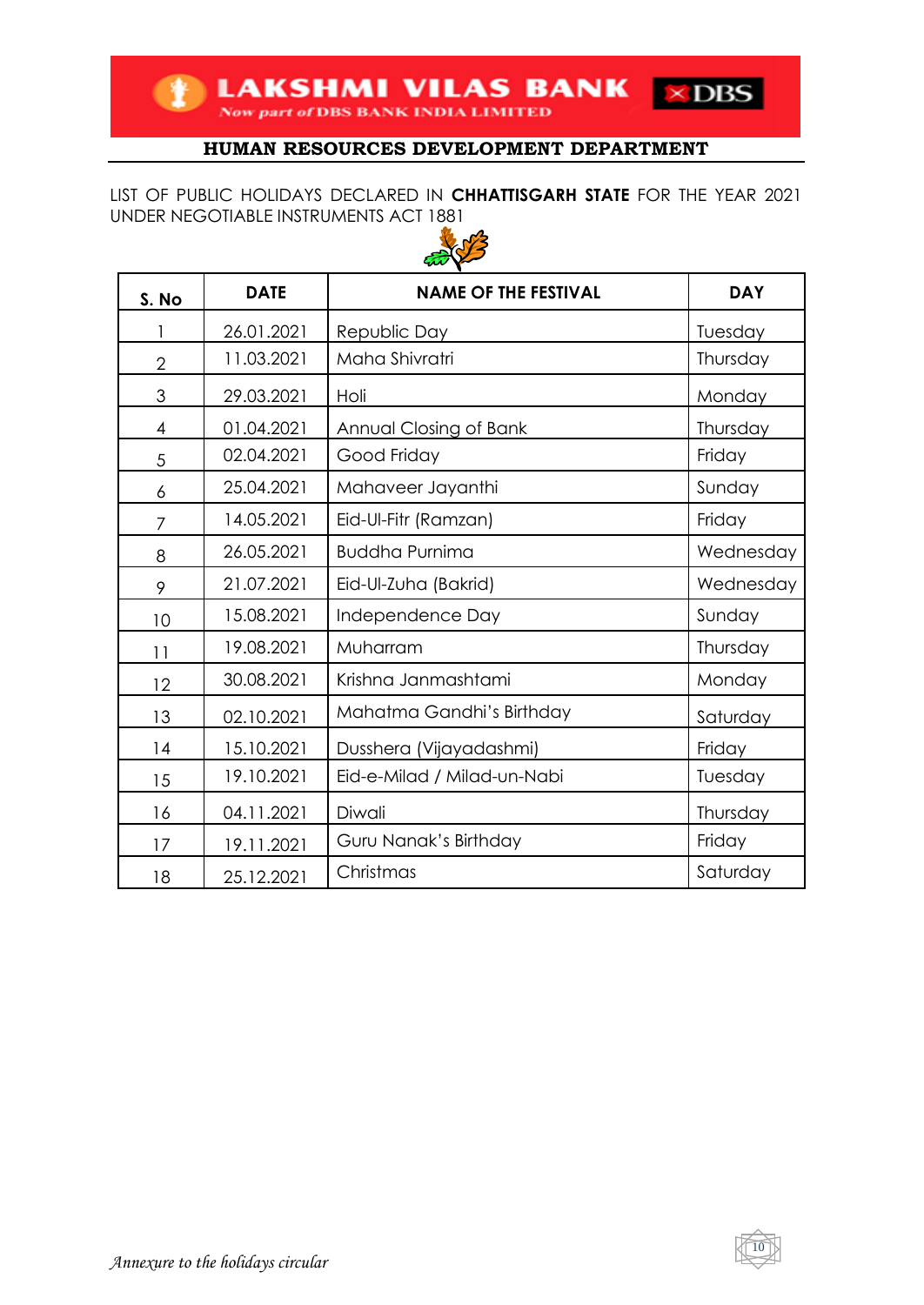LIST OF PUBLIC HOLIDAYS DECLARED IN **HARYANA STATE** FOR THE YEAR 2021 UNDER NEGOTIABLE INSTRUMENTS ACT 1881.



| S. No          | <b>DATE</b> | <b>NAME OF THE FESTIVAL</b>                                  | <b>DAY</b> |
|----------------|-------------|--------------------------------------------------------------|------------|
| 1              | 26.01.2021  | Republic Day                                                 | Tuesday    |
| $\overline{2}$ | 27.02.2021  | Guru Ravidas Jayanti                                         | Saturday   |
| 3              | 11.03.2021  | Maha Shivratri                                               | Thursday   |
| 4              | 29.03.2021  | Holi                                                         | Monday     |
| 5              | 01.04.2021  | Annual closing of Bank Account<br>(1st working day of April) | Thursday   |
| 6              | 14.04.2021  | Dr.B.R.Ambedkar Jayanti                                      | Wednesday  |
| 7              | 25.04.2021  | Mahavir Jayanti                                              | Sunday     |
| 8              | 14.05.2021  | Id-UI-Fitr                                                   | Friday     |
| 9              | 26.05.2021  | <b>Budh Purnima</b>                                          | Wednesday  |
| 10             | 21.07.2021  | Id-ul-Zuha (Bakr-Id)                                         | Wednesday  |
| 12             | 15.08.2021  | Independence Day                                             | Sunday     |
| 11             | 30.08.2021  | Janamashtmi                                                  | Monday     |
| 13             | 02.10.2021  | Mahatma Gandhi Jayanti                                       | Saturday   |
| 14             | 15.10.2021  | Dussehra                                                     | Friday     |
| 15             | 20.10.2021  | Maharishi Valmiki Jayanti                                    | Wednesday  |
| 16             | 04.11.2021  | Diwali                                                       | Thursday   |
| 17             | 19.11.2021  | Guru Nanak Dev Jayanti                                       | Friday     |
| 18             | 25.12.2021  | Christmas                                                    | Saturday   |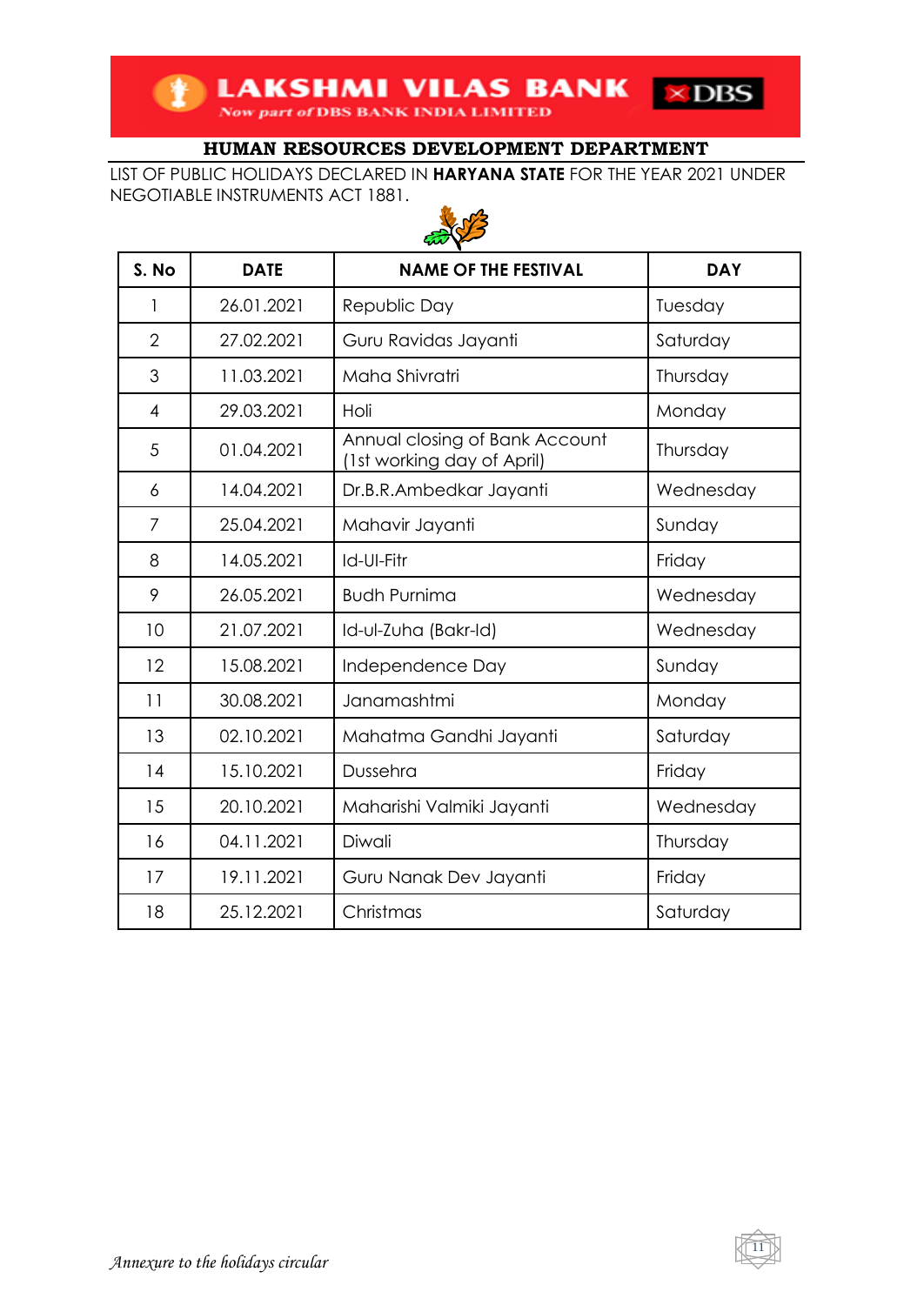**LAKSHMI VILAS BANK** 

# **HUMAN RESOURCES DEVELOPMENT DEPARTMENT**

 $\times$  DBS

LIST OF PUBLIC HOLIDAYS DECLARED IN **ANDHRA PRADESH STATE** FOR THE YEAR 2021 UNDER NEGOTIABLE INSTRUMENTS ACT 1881



| S. No          | <b>DATE</b> | <b>NAME OF THE FESTIVAL</b>    | <b>DAY</b> |
|----------------|-------------|--------------------------------|------------|
| $\mathbf{1}$   | 14.01.2021  | Makara Sankranti               | Thursday   |
| $\overline{2}$ | 26.01.2021  | Republic Day                   | Tuesday    |
| 3              | 11.03.2021  | Maha Sivaratri                 | Thursday   |
| $\overline{4}$ | 01.04.2021  | Annual Closing of Accounts Day | Thursday   |
| 5              | 02.04.2021  | Good Friday                    | Friday     |
| 6              | 13.04.2021  | Ugadi                          | Tuesday    |
| 7              | 14.04.2021  | Dr.B.R.Ambedkar's Birthday     | Wednesday  |
| 8              | 01.05.2021  | May Day                        | Saturday   |
| 9              | 14.05.2021  | Ramzan (Eid-ul-Fitr)*          | Friday     |
| 10             | 21.07.2021  | Bakrid (Eid-ul-Azha)*          | Wednesday  |
| 11             | 15.08.2021  | Independence Day               | Sunday     |
| 12             | 19.08.2021  | Moharrum*                      | Thursday   |
| 13             | 30.08.2021  | Sri Krishna Astami             | Monday     |
| 14             | 02.10.2021  | Mahtma Gandhi Jayanthi         | Saturday   |
| 15             | 15.10.2021  | Vijaya Dasami                  | Friday     |
| 16             | 04.11.2021  | Deepavali                      | Thursday   |
| 17             | 25.12.2021  | Christmas                      | Saturday   |

\* **Subject to change depending on the sighting of the Moon.**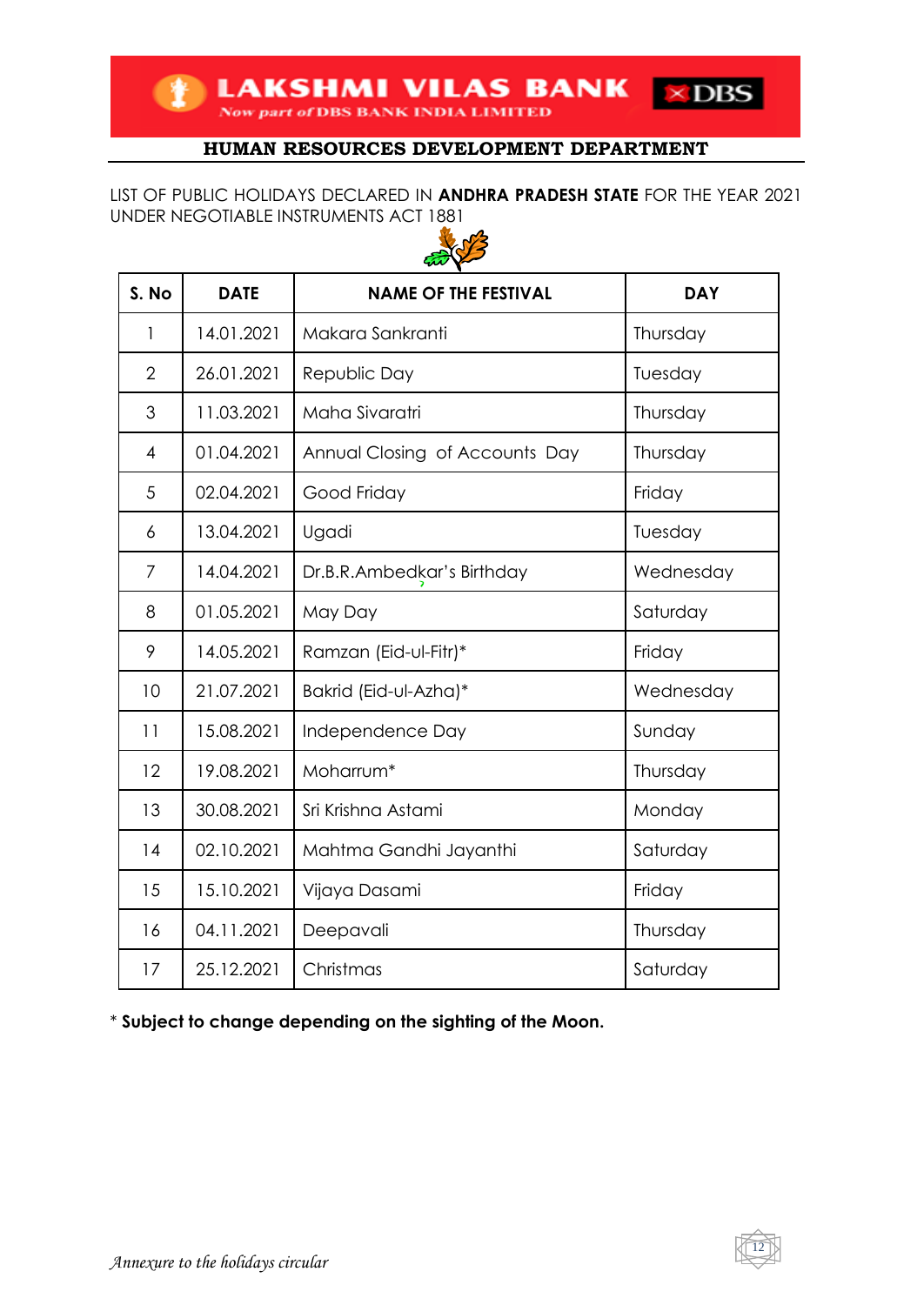## LIST OF PUBLIC HOLIDAYS DECLARED IN **WEST BENGAL STATE** FOR THE YEAR 2021 UNDER NEGOTIABLE INSTRUMENTS ACT 1881



| S. No          | <b>DATE</b> | <b>NAME OF THE FESTIVAL</b>            | <b>DAY</b> |
|----------------|-------------|----------------------------------------|------------|
| 1              | 12.01.2021  | Birthday of Swami Vivekananda          | Tuesday    |
| $\overline{2}$ | 23.01.2021  | Birthday of Netaji                     | Saturday   |
| 3              | 26.01.2021  | Republic Day                           | Tuesday    |
| $\overline{4}$ | 16.02.2021  | Saraswati Puja (Sree Panchami)         | Tuesday    |
| 5              | 28.03.2021  | Doljatra                               | Sunday     |
| 6              | 01.04.2021  | <b>Yearly Closing of Bank Accounts</b> | Thursday   |
| 7              | 02.04.2021  | Good Friday                            | Friday     |
| 8              | 14.04.2021  | Birthday of Dr.B.R.Ambedkar            | Wednesday  |
| 9              | 15.04.2021  | Bengali New Year's Day (Nababarsha)    | Thursday   |
| 10             | 25.04.2021  | Mahavir Jayanti                        | Sunday     |
| 11             | 01.05.2021  | May Day                                | Saturday   |
| 12             | 09.05.2021  | Birthday of Rabindra Nath Tagore       | Sunday     |
| 13             | 14.05.2021  | Id-Ul-Fitar *                          | Friday     |
| 14             | 26.05.2021  | <b>Buddha Purnima</b>                  | Wednesday  |
| 15             | 21.07.2021  | Id-Ud-Zoha (Bakrid)*                   | Wednesday  |
| 16             | 15.08.2021  | Independence Day                       | Sunday     |
| 17             | 19.08.2021  | Muharram*                              | Thursday   |
| 18             | 02.10.2021  | Birthday of Gandhiji                   | Saturday   |
| 19             | 06.10.2021  | Mahalaya                               | Wednesday  |
| 20             | 12.10.2021  | Durga Puja / Saptami                   | Tuesday    |
| 21             | 13.10.2021  | Durga Puja / Astami                    | Wednesday  |
| 22             | 14.10.2021  | Durga Puja / Nabami                    | Thursday   |
| 23             | 15.10.2021  | Durga Puja / Vijaya Dasami             | Friday     |
| 24             | 20.10.2021  | Lakshmi Puja                           | Wednesday  |
| 25             | 04.11.2021  | Kali Puja                              | Thursday   |
| 26             | 19.11.2021  | <b>Birthday of Guru Nanak</b>          | Friday     |
| 27             | 25.12.2021  | Christmas Day                          | Saturday   |

\* **Subject to change depending on the appearance of the Moon.**

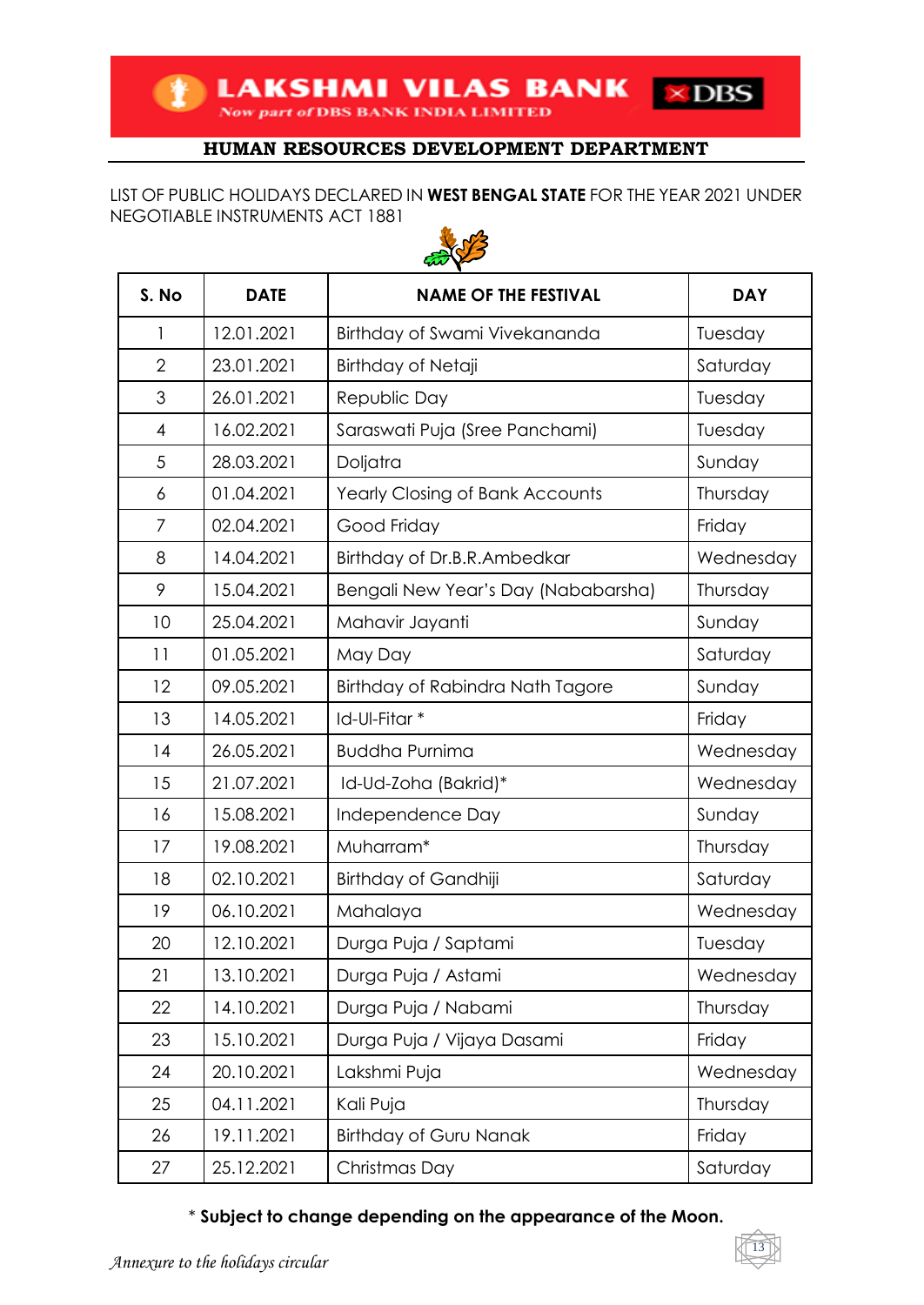LIST OF PUBLIC HOLIDAYS DECLARED IN **UTTAR PRADESH STATE** FOR THE YEAR 2021 UNDER NEGOTIABLE INSTRUMENTS ACT 1881.



| S. No          | <b>DATE</b> | <b>NAME OF THE FESTIVAL</b>        | <b>DAY</b> |
|----------------|-------------|------------------------------------|------------|
| 1              | 26.01.2021  | Republic Day                       | Tuesday    |
| $\overline{2}$ | 26.02.2021  | Birthday of Mohammed Hazrat Ali    | Friday     |
| 3              | 11.03.2021  | Mahashivratri                      | Thursday   |
| $\overline{4}$ | 28.03.2021  | Holika Dahan                       | Sunday     |
| 5              | 29.03.2021  | Holi                               | Monday     |
| 6              | 01.04.2021  | Annual closing of Bank Account     | Thursday   |
| $\overline{7}$ | 02.04.2021  | Good Friday                        | Friday     |
| 8              | 14.04.2021  | Dr.Bhimrao Ambedkar Jayanti        | Wednesday  |
| 9              | 21.04.2021  | Ram Navmi                          | Wednesday  |
| 10             | 25.04.2021  | Mahavir Jayanti                    | Sunday     |
| 11             | 14.05.2021  | Id-ul-Fitar *                      | Friday     |
| 12             | 26.05.2021  | <b>Buddha Purnima</b>              | Wednesday  |
| 13             | 21.07.2021  | Id-ul-Zuha * (Bakrid)              | Wednesday  |
| 14             | 15.08.2021  | IndependenceDay                    | Sunday     |
| 15             | 19.08.2021  | Muharram*                          | Thursday   |
| 16             | 22.08.2021  | Raksha Bandhan                     | Sunday     |
| 17             | 30.08.2021  | Janmashtami                        | Monday     |
| 18             | 02.10.2021  | Mahatma Gandhi Jayanti             | Saturday   |
| 19             | 14.10.2021  | Dussehra (Mahanavami)              | Thursday   |
| 20             | 15.10.2021  | Dussehra (Vijayadashmi)            | Friday     |
| 21             | 19.10.2021  | Id-e-Milad /Barawafat*             | Tuesday    |
| 22             | 04.11.2021  | Deepavali                          | Thursday   |
| 23             | 05.11.2021  | Govardhan Puja                     | Friday     |
| 24             | 06.11.2021  | Bhaiya Dooj/Chitragupt Jayanti     | Saturday   |
| 25             | 19.11.2021  | Guru Nanak Jayanti/Kartik Purinima | Friday     |
| 26             | 25.12.2021  | Christmas Day                      | Saturday   |

# \* **Subject to change depending on the sighting of the Moon.**